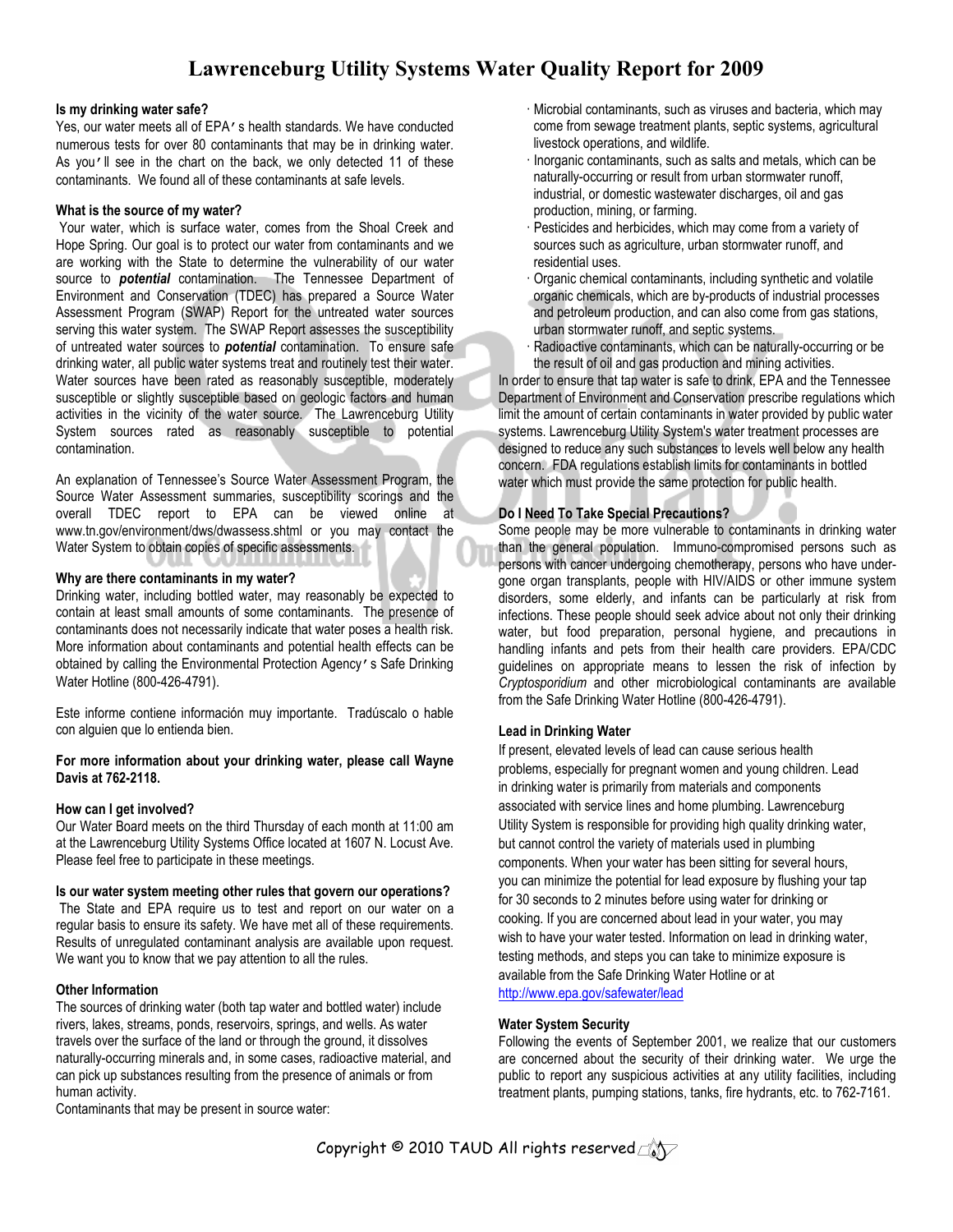# Water Quality Data

# What does this chart mean?

- MCLG Maximum Contaminant Level Goal, or the level of a contaminant in drinking water below which there is no known or expected risk to health. MCLGs allow for a margin of safety.
- MCL Maximum Contaminant Level, or the highest level of a contaminant that is allowed in drinking water. MCLs are set as close to the MCLGs as feasible using the best available treatment technology. To understand the possible health effects described for many regulated constituents, a person would have to drink 2 liters of water every day at the MCL level for a lifetime to have a one-in-a-million chance of having the described health effect.
- MRDL: Maximum Residual Disinfectant Level or MRDL: The highest level of a disinfectant allowed in drinking water. There is convincing evidence that addition of a disinfectant is necessary for the control of microbial contaminants.
- MRDLG: Maximum residual disinfectant level goal. The level of a drinking water disinfectant below which there is no known or expected risk to health. MRDLGs do not reflect the benefits of the use of disinfectants to control microbial contaminants.
- AL Action Level, or the concentration of a contaminant which, when exceeded, triggers treatment or other requirements which a water system must follow.
- Parts per million (ppm) or Milligrams per liter (mg/l) explained as a relation to time and money as one part per million corresponds to one minute in two years or a single penny in \$10,000.
- Parts per billion (ppb) or Micrograms per liter explained as a relation to time and money as one part per billion corresponds to one minute in 2,000 years, or a single penny in \$10,000,000.
- Picocuries per liter (pCi/L) picocuries per liter is a measure of the radioactivity in water.
- Nephelometric Turbidity Unit (NTU) nephelometric turbidity unit is a measure of the clarity of water. Turbidity in excess of 5 NTU is just noticeable to the average person.
- TT Treatment Technique, or a required process intended to reduce the level of a contaminant in drinking water.

| Contaminant                            | Violation<br>Yes/No | Level<br>Detected          | Range of<br>Detections | Date of<br>Sample | Unit<br>Measurement | <b>MCLG</b>    | <b>MCL</b>                | Likely Source of<br>Contamination                                                                                                     |
|----------------------------------------|---------------------|----------------------------|------------------------|-------------------|---------------------|----------------|---------------------------|---------------------------------------------------------------------------------------------------------------------------------------|
| <b>Total Coliform</b><br>Bacteria      | No                  |                            |                        | 2/09<br>9/09      |                     | $\theta$       | $<$ 2 positive<br>samples | Naturally present in the<br>environment                                                                                               |
| Turbidity                              | No                  | 0.76                       |                        |                   | <b>NTU</b>          | n/a            | <b>TT</b>                 | Soil runoff                                                                                                                           |
| Gross Alpha                            | No                  | $\cdot$                    |                        | 2005              | PCi/1               | $\theta$       | 15                        | Erosion of natural deposits                                                                                                           |
| Copper <sup>2</sup>                    | No                  | 0.56<br>$90^{\text{th}}\%$ |                        | 2008              | ppm                 | 1.3            | $AL=1.3$                  | Corrosion of household<br>plumbing systems; erosion<br>of natural deposits;<br>leaching from wood<br>preservatives                    |
| Fluoride                               | No                  | 1.2                        | $0.87 - 1.2$           | 2009              | ppm                 | $\overline{4}$ | $\overline{4}$            | Erosion of natural deposits;<br>water additive which<br>promotes strong teeth;<br>discharge from fertilizer<br>and aluminum factories |
| Lead <sup>2</sup>                      | No                  | 2.4<br>$90^{\rm th}\%$     |                        | 2008              | ppb                 | $\theta$       | $AL=15$                   | Corrosion of household<br>plumbing systems, erosion<br>of natural deposits                                                            |
| Nitrate (as Nitrogen)                  | No                  | 1.2                        |                        | 2009              | ppm                 | 10             | 10                        | Runoff from fertilizer use:<br>leaching from septic tanks,<br>sewage; erosion of natural<br>deposits                                  |
| Sodium                                 | No                  | 24                         |                        | 2009              | ppm                 | N/A            | N/A                       | Erosion of natural deposits;<br>used in water treatment                                                                               |
| <b>TTHM</b><br>[Total trihalomethanes] | N <sub>0</sub>      | 44.8<br>AVG.               | $10.1 - 59.8$          | 2009              | ppb                 | n/a            | 80                        | By-product of drinking<br>water chlorination                                                                                          |
| Haloacetic Acids<br>(HAA5)             | No                  | 48.5<br>AVG.               | 8.8-93.7               | 2009              | ppb                 | N/A            | 60                        | By-product of drinking<br>water disinfection.                                                                                         |
| Total Organic<br>$\text{Carbon}^3$     | N <sub>0</sub>      |                            |                        | 2009              | ppm                 | <b>TT</b>      | <b>TT</b>                 | Naturally present in the<br>environment.                                                                                              |